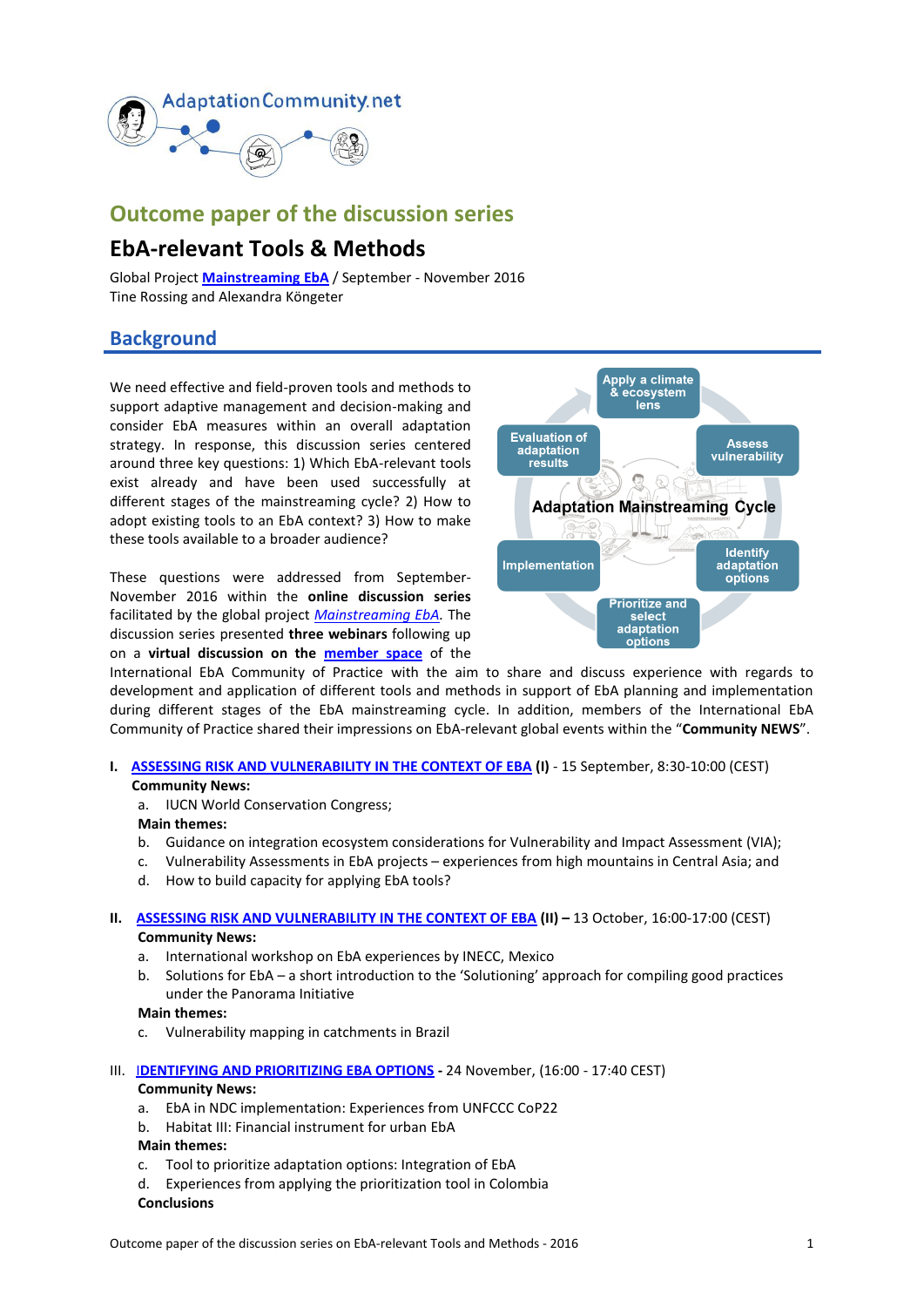## Webinar 1: **Assessing risk and vulnerability in the context of EbA**

#### **EbA Community of Practice NEWS**

**Paul Schumacher**, GIZ Tajikistan, shared insights from the **[IUCN World](http://www.iucnworldconservationcongress.org/)  [Conservation Congress](http://www.iucnworldconservationcongress.org/)** held in Hawaii from September 1-10. During a **session on Experience, Exchange, and learning about EbA and Eco-DRR that works**, it was highlighted that unlike EbA, Eco-DRR also addresses non-climatic hazards. While Eco-DRR mainly focuses on



natural ecosystems, **EbA also concerns managed ecosystems**. A group exercise arrived at three recommendations to help advance Eco-DRR and EbA: 1) More monitoring and evaluation to build stronger evidence to influence policy makers; 2) increased education, capacity building and awareness raising; and 3) building stronger case studies.

More general take-home messages from other sessions included that EbA is a very hot topic – no adaptation solution is complete without integrating nature-based solutions. Surprisingly, nobody talked about the importance of climate information. However, Paul Schumacher did state during a presentation that **integrating and adapting climate science information to local needs is key** for any adaptation project, adding that EbA projects need to start planning for the worst case climate scenario. Lastly, he noted that a **key future priority should be to make the case for EbA to the big banks**, due to large budgets for climate adaptation and significant upscaling potential for EbA. Making the case for EbA should not only be done based on cost-benefit analyses, but also by convincing the engineers within the banks about the benefits of green infrastructure as a viable option to gray infrastructure.

## **The case of the global Mountain EbA Programme: Guidelines for Vulnerability and Impact Assessment under EbA**

**Cordula Epple**, UNEP-WCMC, presented the **[Guidance on Integrating](http://adaptation-undp.org/sites/default/files/downloads/viag_guidance.pdf)  [Ecosystem Considerations into Climate Change Vulnerability and](http://adaptation-undp.org/sites/default/files/downloads/viag_guidance.pdf)  [Impact Assessment](http://adaptation-undp.org/sites/default/files/downloads/viag_guidance.pdf) (VIA) to Inform EbA**. She stressed that while there are already a lot of different tools for VIAs, most **available tools do not consider ecosystems and their services** in a systematic manner. As such, this Guidance is supposed to complement existing VIA methodologies and tools, and is mainly focusing at a subnational scale (community, watershed or regional level).

The Guidance is structured as per **six key steps**: 1) Defining the scope of assessment, 2) Understanding the context: livelihoods and ecosystems, 3) Assess current exposure and sensitivity, which concerns ecosystems, 3) Assess current adaptive capacity and vulnerability, 5) Assess future vulnerability and 6) Next steps, which concerns looking into the future, combining scenarios for both climate and development. Cordula Epple highlighted that focusing on livelihood groups and which ecosystem

**Guidance on Integrating Ecosystem Considerations** into Climate Change Vulnerability and Impact Assessment to Inform Ecosystem-based Adaptation



services they depend on and, in turn, which ecosystems that supply these services had provided an effective scope for the assessment. She also stressed that while the Guidance follows similar steps as many existing VIA tools, **step 3 is generally where ecosystems are not sufficiently considered**. This Guidance therefore focuses on how to identify which ecosystem functions that are important for ecosystem services, which climatic parameters are affecting these and how, thereby affecting people's livelihoods and well-being. When assessing ecosystem resilience to climatic impacts, it is **important to be specific:** Resilience to what will be strengthened? Which ecosystem functions? Which climatic factors are taken into consideration?

**Key lessons learned from applying the Guidance include**: 1) Systematic consideration of the role of ecosystems and their services add value to VAs and adaptation planning. 2) The **benefits go beyond EbA**. All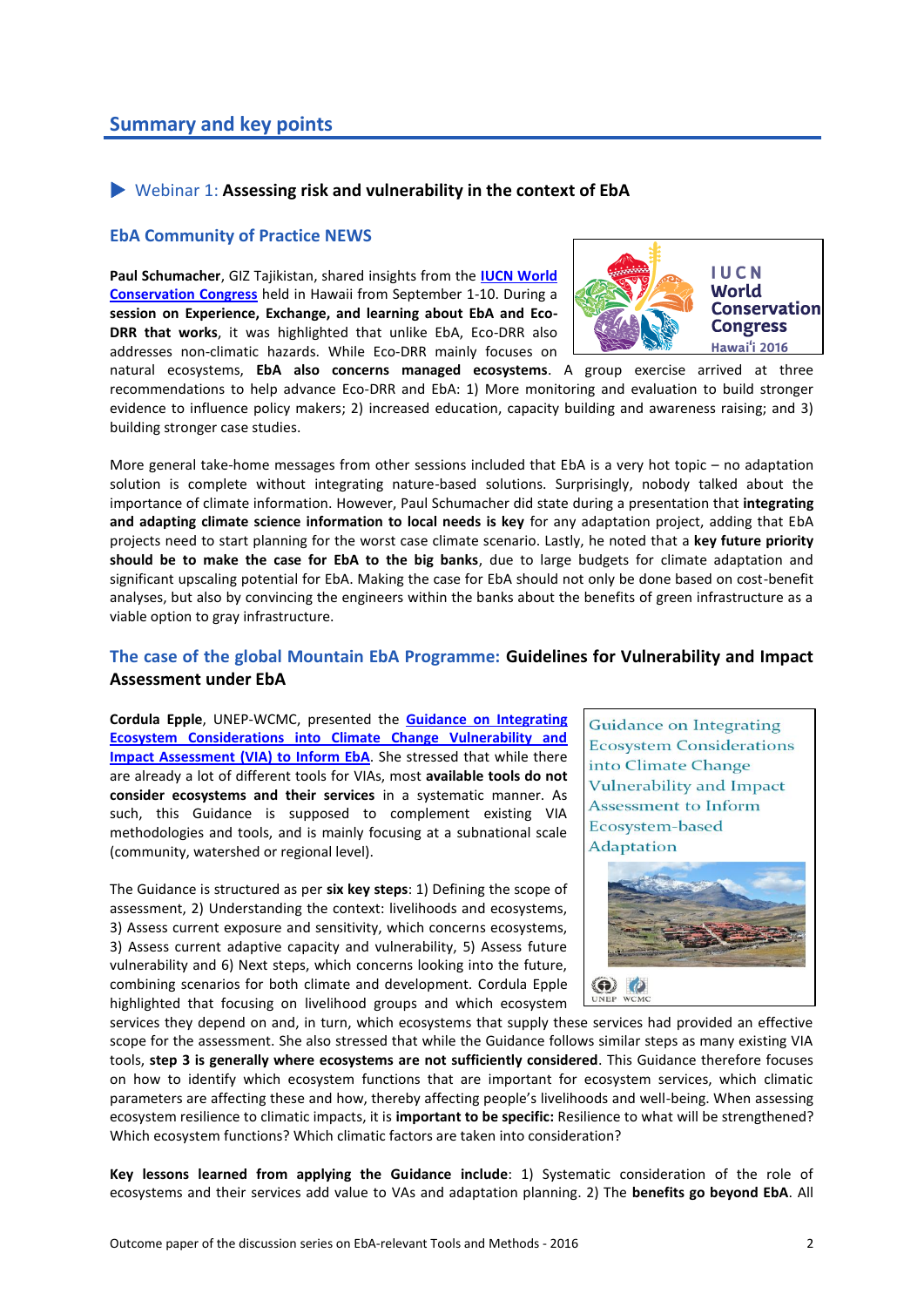adaptation activities should be aware of the impact on ecosystem services and of the importance of ecosystem services for human adaptation. 3) The **Guidance should not be used in isolation**, but combined with other types of VA tools. 4) It is important to ensure an appropriate **balance between scientific and traditional knowledge and local perspectives**. 5) A two- or even multi-step approach to VIA may be required to **avoid spending too much time on the assessment vis-à-vis adaptation planning and implementation**. It is recommended to **start with a Rapid Assessment to identify key problems first**, and then use additional indepth studies to support specific interventions, while making iterative adjustments at each step. 6) **Plan from the outset an ongoing adaptation process** owned by the beneficiaries.

## **The case of Central Asia: Vulnerability Assessments in EbA projects – experiences from high mountains in Central Asia**

**Benedikt Ibele**, GIZ Tajikistan, presented experiences from applying the UNEP-WCMC Guidance on integration ecosystem considerations in VIA. This Guidance was one of the important sources for the **Framework for Vulnerability Analysis** that was developed and implemented by the project **[Ecosystem-based Adaptation](https://www.giz.de/de/weltweit/40944.html) in [High Mountainous Regions of Central Asia](https://www.giz.de/de/weltweit/40944.html)**. The Framework was synthesized from methods published by GIZ, UNEP, World Bank and GEF, with feedback from WWF US. Thanks to two scientific implementing partners, the [Michael Succow Foundation](http://www.succow-stiftung.de/home.html) and th[e GFZ German Research Centre for Geoscience,](http://www.gfz-potsdam.de/en/centre/about-us/) the approach is grounded in **looking at ecosystem health and abiotic vulnerability**, **focusing on melting glaciers and changes to the hydrological cycle** due to climate change impacts. The **VIA centered on water resources**, what will happen to it and how it will impact the local livelihoods in the project sites due to climate change. Benedikt Ibele highlighted how the project team had developed 5 steps for how to **ensure strong participation by the local population**. He stressed that training of facilitators for field-based work is really important, given that there is a lack of people, who are both good at field work, while also having a strong understanding of climate change adaptation, and EbA in particular.

The team also worked with WWF US and CCSR (Columbia University and NASA) to develop adapted and localized climate change projections for the project pilot areas. They specifically wanted projections that **included seasonal projections based on livelihoods in the project pilot sites**. These projections were discussed with the local communities to get their views and inputs, using tools like seasonal calendars, based on which participatory scenario planning was carried out. Prioritization of adaptation options is currently taking place.

The generated climate information was used to arrive at an **impact chain, showing the impacts on livelihoods and human well-being**, based on a conceptual model. In high mountainous areas local communities are mainly dependent on the natural systems for their livelihoods, which is also why EbA appears to be such a viable adaptation solution. **Scenario planning** was used to discuss different possible scenarios for future change and vulnerabilities with the involved communities, based on what is important to them. In this specific case, a key **barrier of working with local communities is not only local languages, but even local dialects**. The team therefore developed a **glossary of key climate-related terms to accommodate this language barrier**. Lastly, a key reflection is how scientific do we need to be vs. how practical we should be.

#### **How to build capacity for applying EbA tools**

**Isabel Renner**, freelance trainer for capacity development, presented the updated version of the **training course "Mainstreaming EbA into development planning".** This training is based on an existing GIZ/OECD Climate Change Adaptation training course from 2014. The update was based on an assessment of capacity development needs of practitioners in 12 partner countries carried out by the global project Mainstreaming [EbA.](https://www.giz.de/en/worldwide/37322.html) Furthermore, new EbA-relevant resources and elements of other training courses by GIZ where integrated. The capacity development needs identified are e.g. clarifying what qualifies as EbA and synergies with overlapping approaches, design of finance strategies, practical tools for implementation, how to effectively communicate to different target groups and how to mainstream EbA into existing policies.

The new training course is based on 4 core modules. Each includes a number of complementary sessions which can be combined flexibly based on participants' specific needs. The modules follow a similar structure: 1) Input by trainer, invited expert or participant, 2) group work exercise, and 3) discussion and reflection. Isabel Renner stressed that this is a basic training and the focus is on process-orientation rather than on technical knowledge.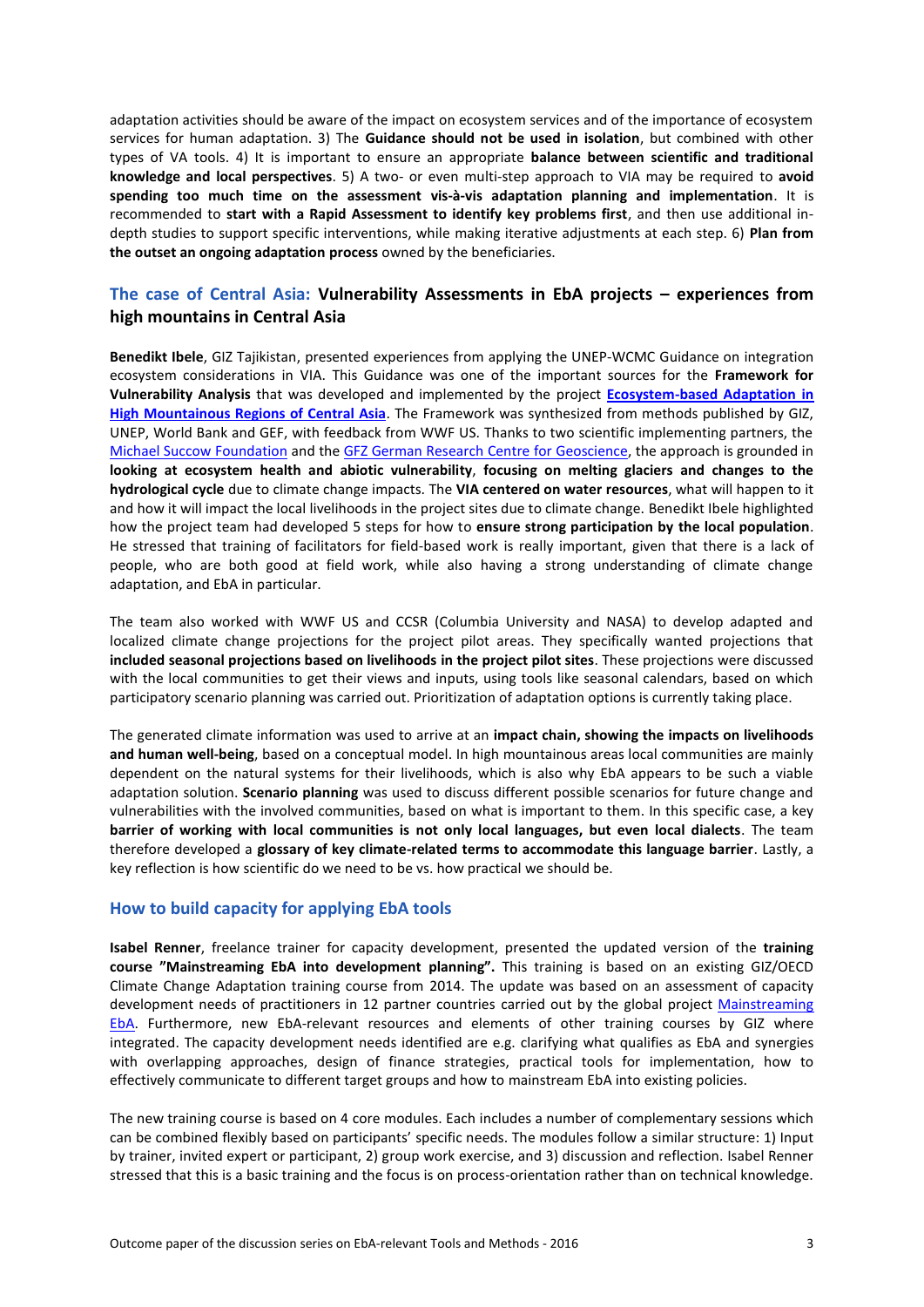The training is available in English and Spanish and would ideally take 3-4 days. For further information, contact [Alexandra.Koengeter@giz.de](mailto:Alexandra.Koengeter@giz.de)

## Webinar 2: **Assessing risks and vulnerabilities in the EbA context (II)**

## **EbA Community of Practice NEWS**

1. **Tools & methods for ecosystem-based adaptation – key messages from an international workshop in Mexico by INECC (**Mexico National Institute of Ecology and Climate Change)

An **international workshop on implementation of EbA projects** was held in Mexico City from September 28- 30<sup>th</sup>. The workshop involved 13 speakers from 10 countries, where Day 1 involved presentations, while Day 2 focused on group work. **Mariana Echaniz**, GIZ Mexico, highlighted the following key lessons from the EbA methods discussed:

#### **Concerning vulnerability assessments (VA):**

- Scientific and local community knowledge generated in a participatory manner should be combined to assess vulnerability.
- For exposure analysis, climate scenarios should consider vulnerability, temperature trend analysis and extreme events and communities should be involved, for example to produce risk maps.
- Sensitivity analysis should consider current environmental and social assessments, while also focus on gender, traditional knowledge and local institutions.
- Analysis and action should be carried out simultaneously at multiple scales (community, regional and national) to reduce vulnerability and to ensure sustained impacts from EbA measures (Example: [Global](http://adaptation-undp.org/projects/mountain-eba-peru)  [Mountain EbA Programme in Peru/](http://adaptation-undp.org/projects/mountain-eba-peru)UNDP).

#### **Concerning EbA measures:**

 Following a VA, the process of prioritizing and selecting EbA measures should combine expert and local knowledge (Example: Watershed modeling in Colombia (WEAP by SEI).

#### **Concerning EbA governance:**

 EbA measures must be embedded into local institutions and decision-making to ensure long-term continuity (Example: CATIE multi-actor decision-making mechanisms; Colombia TNC System to support decision making).

The workshop agenda and **presentations can be accessed** here: [http://climate.blue/expertos-internacionales](http://climate.blue/expertos-internacionales-comparten-experiencias-sobre-adaptacion-basada-en-ecosistemas/)[comparten-experiencias-sobre-adaptacion-basada-en-ecosistemas/](http://climate.blue/expertos-internacionales-comparten-experiencias-sobre-adaptacion-basada-en-ecosistemas/)

**2. Solutions for Ecosystem-based Adaptation – a short introduction to the 'Solution-ing' approach for compiling good practices under the Panorama Initiative (GIZ Germany)**

**Mathias Bertram**, GIZ Germany, provided a brief introduction to the 'Solutioning' approach carried out by the global project [Mainstreaming EbA.](https://www.giz.de/en/worldwide/37322.html) The objective is to compile and share EbA success stories through the [Panorama online](http://panorama.solutions/en/) 



[portal](http://panorama.solutions/en/) aimed at a broad audience of policy makers, decision-takers and practitioners. He explained what an **"EbA Solution**" is:

- A **successful approach** to solve a **specific problem caused by climate change.**
- It addresses **current and future climate change impacts** (e.g. floods, droughts, storms, sea level rise, melting of glaciers) on human wellbeing by a sustainable management of ecosystems and the services they provide with a **proven impact.**
- It consists of a **combination of building blocks.**

#### **These** "building blocks":

**Are key elements** of a solution, such as instruments, tools, approaches, partnerships or processes;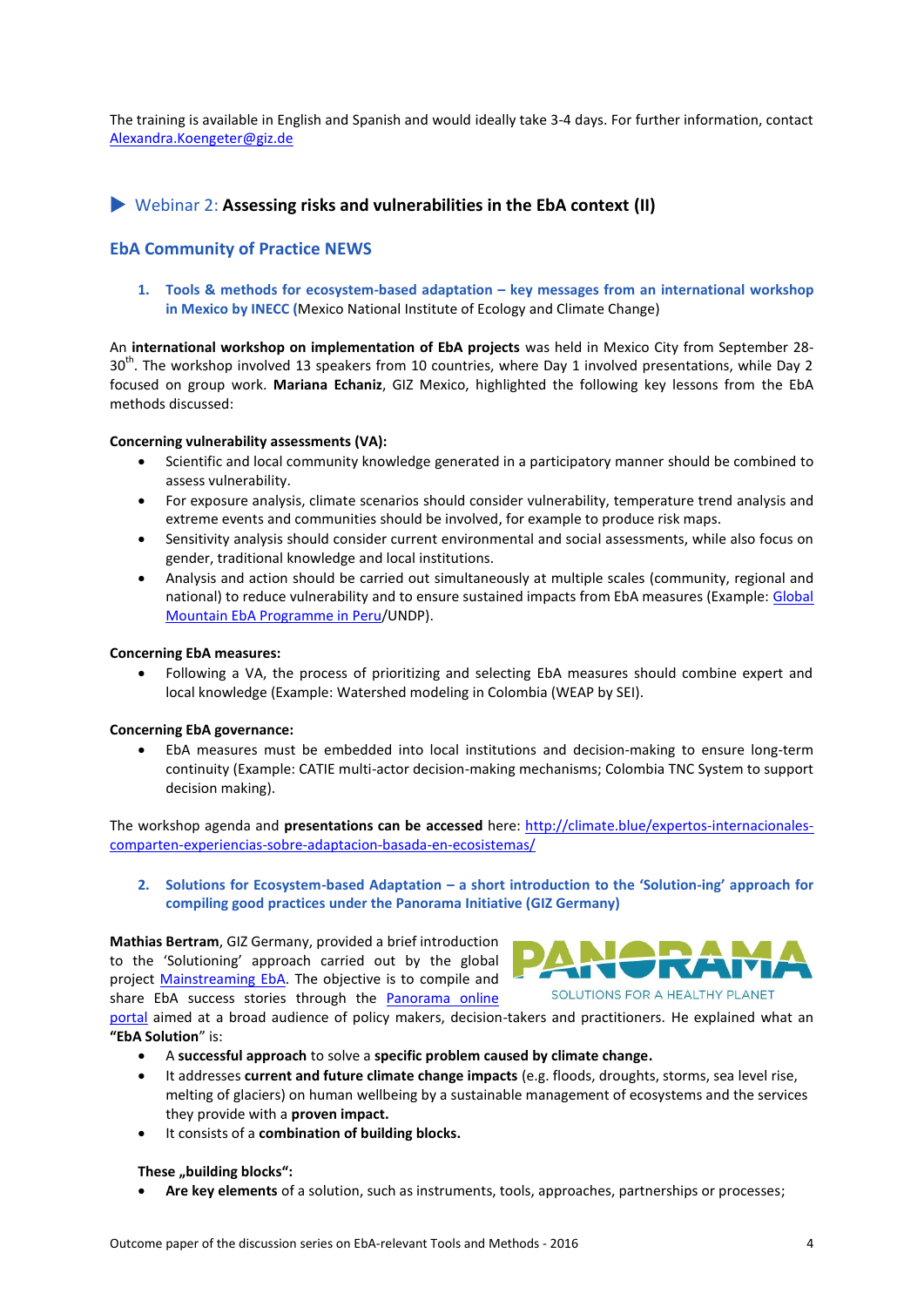- determine the solution's success (**success factors**); and
- **may be adapted and/or recombined with others** to address specific challenges in different sociocultural, ecological, political or economic contexts, sectors, or geographies.

This 'Solutioning" task is part of the **[Panorama Initiative](http://panorama.solutions/en/about-panorama)** initiated by GIZ and IUCN under the **[Blue Solutions](https://bluesolutions.info/)  [Programme](https://bluesolutions.info/)**, based on the key question: **What if we could learn from each others' success? Key premise:** A solution provider has knowledge that can be shared with a broader community through success stories published on the online Panorama platform. At present, this platform has 1) marine and coastal and 2) protected areas solutions. The Panorama website was launched at the IUCN World Conservation Congress in September and can be accessed at [http://panorama.solutions/en/.](http://panorama.solutions/en/) The creation of the **EbA solutions portal** to provide EbA-related approaches, methods and tools to solution seekers (e.g. policy makers, practitioners) was initiated in August and will be launched under the Panorama Programme during the CBD COP 13 in Cancun, Mexico on December 6 2016. Additional practical examples will be continuously collated and shared. To share EbA solutions for inclusion on platform, please contac[t mathias.bertram@giz.de](mailto:mathias.bertram@giz.de)

## **Climate Change Impact Assessment for the Atlantic Forest in Brazil (Ministry of Environment MMA Brazil / GIZ Brazil)**

**Jennifer Viezzer,** Brazilian Ministry of Environment, and **Martin Becher**, GIZ Brazil, shared how they had carried out a climate change impact assessment for the Atlantic Forest in Brazil. The project [Biodiversity](https://www.giz.de/en/worldwide/23672.html)  and [Climate Change in the Atlantic Forest](https://www.giz.de/en/worldwide/23672.html) aims to ensure that biodiversity conservation and forest restoration of protected areas mosaics are



contributing to climate change adaptation in the Atlantic Forest. The project promotes EbA in three conservation area mosaics of Brazil's Atlantic Forest: 1) Extreme south of Bahia, 2) Mata Atlantica Central Fluminense and 3) Lagamar.

The assessment was carried out in response to a demand by local partners for information on climate change and its impacts, so that they could better **consider climate change in territorial planning and public policies**. The team carried out the climate impact assessment, not the entire vulnerability analysis, because the scope was the entire Atlantic Forest area. They **focused on the biophysical impacts**, given that **socio-economic** data are local-specific. An analysis of these latter data will be next step to elaborate a full vulnerability analysis.

First, numerical data from IMPE (institute that gather and model climate data) was converted into maps, downscaled and analyzed, based on an average of data from two scenario models to make the information as easy to understand as possible for local stakeholders. The data concerns future averages from 1961-2005 and for different timeframes until 2100 and concern climate extremes, including heat waves, droughts, hot nights and intensive rainfalls.

**Methodology:** First the team generated **1024 maps of climate exposure** based on the following parameters: 2 scenarios, 4 trimesters (to capture seasonal variability), 4 regions, 4 projections, and 8 climate variables, including 4 variables for extreme events (temperature, temperature variation, precipitation, precipitation variation, CDD, R10mm, TN90p, WSDI). Next step was to prepare **28 maps of biophysical attributes** for the 4 regions based on 7 variables (soil type, vegetation cover, vegetation type, watershed and hydrography, land use and land cover, altimetry, distribution of dengue occurrence). Third, these two data sets were crossed to generate **896 maps of potential impacts** for 2 scenarios, 4 trimesters, 4 regions, 4 projections, and 7 impacts (floods, erosion, landslides, dengue vector, soil moisture, agro-zoning, vegetation). The methodology was explained in greater detail by using the case of floods as a potential future impact. The maps revealed that while the North and Northeastern part of Brazil will suffer less from floods in the future, the South and Southeast will be hit harder. The data concerning water erosion and landslides showed similar trends and results. For future dengue distribution the maps highlighted that an increase mainly in the South and Southeast can be expected. This is important as currently there are not that many dengue occurrences, so prevention will need to be taken. Concerning soil moisture, Southeast areas already suffering from drought and low water availability will be hit harder. The generated maps also highlighted which vegetation types would lose vs. gain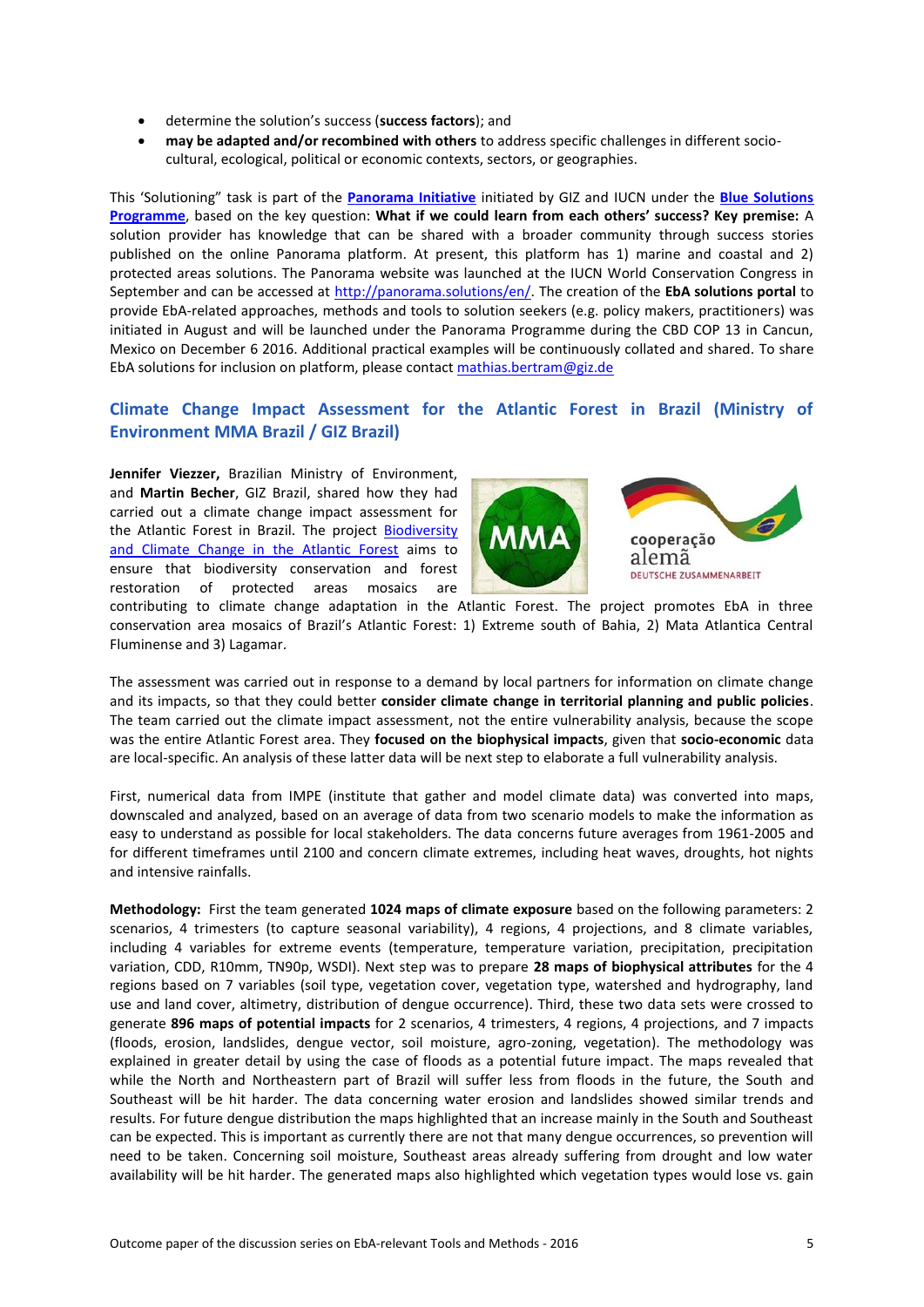climatic aptitude in terms of percentage. They also revealed that ecotones will gain significantly, given that they are transitioning from one type of ecosystems to another.

Based on the findings, **strengths and future challenges were identified**. Regarding strengths, 1) it is the **first time climate impacts have been spatialized** for Brazil's Atlantic Forest and where specific areas can be named for specific impacts; 2) the study meets the **demand for localized climate change impact data for local territorial planning** of local partners and maps are quite easy to read; 3) it provides a robust methodology and 4) it provides **first step for a complete vulnerability assessment**.

The following **challenges were identified**: 1) The quality and scale of entry data are rough; 2) the study was based on an average between two models, but now national partners would like to see specific results for each model; 3) it is not easy to communicate and make the data of the maps available, given the significant size of the map files and the study is very long and very technical. The team is therefore working on different communication products for different types of audiences to better convey the information and results. 4) The final challenge will be to proceed with the next steps to complete an entire participatory vulnerability assessment.

In conclusion, a **major shift in adaptation studies has been the evolution from impact-based studies to the analysis of contextual vulnerability**, which will be the next step of the team's work. To proceed, the team **needs their local partners to take ownership** of this process and develop concrete EbA measures. While the project does not finance concrete EbA measures on the ground, the team is using local perception information gathered to introduce EbA to plans and public policies. Final point: We cannot adapt to everything, but should focus on progress and not perfection.

## Webinar 3: **Identifying and prioritizing EbA options**

#### **EbA Community of Practice NEWS**

#### **1. EbA in NDC implementation: Mexico's experience from UNFCCC CoP22**

**Dr. Juan Carlos Arredondo Brun**, SERMANAT, Mexico, shared insights from a side event on sectoral Nationally Determined Contributions (NDC) implementation held during the UNFCCC CoP22 in Marrakesh. The key focus was on how countries will be implementing their NDCs. He highlighted how conservation of biodiversity and ecosystem services is an integral part of Mexico's broader combined adaptation and mitigation response to climate change. Mexico was **therefore among the first** 



**countries to include climate adaptation, emphasizing EbA, in their NDC submission**. Moreover, deforestation is also included as a focus for adaptation, highlighting synergies between adaptation and mitigation.

This NDC submission was considered a breakthrough in terms of what we expect from parties to the UNFCCC. The presentation generated a lot of attention from the side event audience. Dr. Juan Carlos Arredondo Brun therefore explained that a large part of Mexico's population is living in rural areas and heavily dependent on environmental resources for their livelihoods. This explains the emphasis on the adaptation component in the NDC and EbA in particular. Protecting forests, broader biodiversity and its ecosystem services is a way to reduce vulnerability and increase resilience, not only of people and their livelihoods, but also of strategic infrastructure and the natural environment itself.

Mexico's NDC covers the time period 2020-2030. In terms of next steps for implementation of EbA within this plan, Mexico will focus on different background studies to gain better understanding of, for example, vulnerabilities to climate change. These studies will form the basis for future EbA interventions during the planned 10-year period. However, Mexico will not only focus on the technical aspects of EbA, but more importantly also on identifying **financing and funding sources** for these future interventions.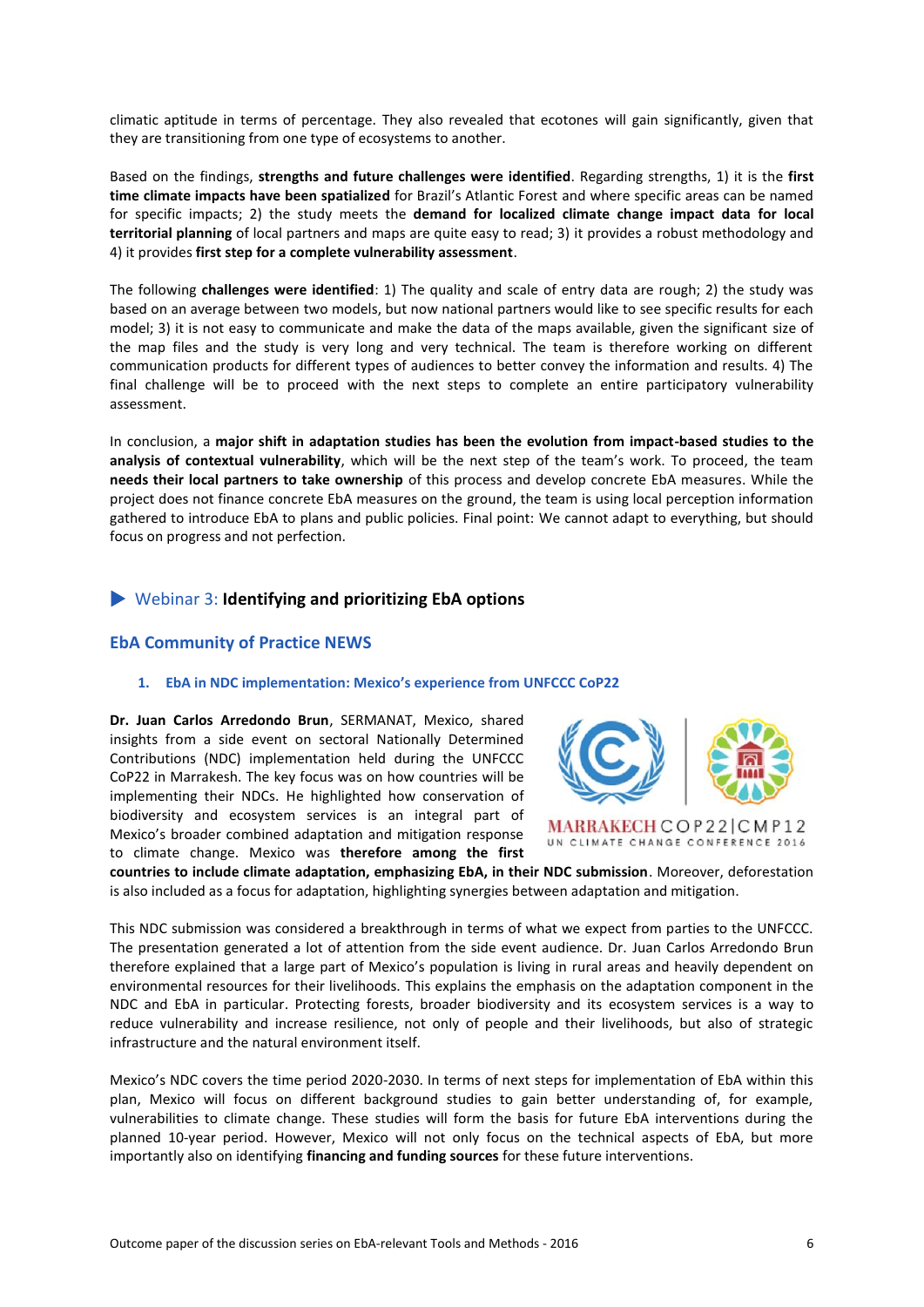#### **2. HABITAT III: Financial instruments for urban EbA**

**Felipe Gómez**, GIZ Colombia, presented work on innovative financial instruments for EbA carried out under the auspices of the Sectoral Network on Environmental Management and Rural Development in Latin America and the Caribbean – GADeR-ALC and the GIZ-implemented project, *[Strategies for Ecosystem based Adaptation in](https://www.giz.de/en/worldwide/38930.html)  [Colombia and Ecuador](https://www.giz.de/en/worldwide/38930.html)*. The methodology developed for designing innovative financial instruments was adopted by Colombia's National Financial Committee. Local workshops were held, where the participants worked through the methodology and designed seven different financial instruments. More workshops have been requested to share the methodologies and results, and design more innovative financial instruments for EbA.

The methodology has five components. The **Normative Component** cuts across and is included the remaining four components.

- 1. The **Technical Component** focuses on the What, Where and How? This concerns the name, expected results, current state of risks and a description of the environment. Key questions concern: Which ecosystems do we want to recover or restore? How will the resilience be improved? What is the normative state that can support this technical component?
- 2. The **Institutional Component** concerns the Who? i.e. who should be involved? Who can take charge of the financial instruments being developed? How can transparency be ensured? What are the expected results? How can efficiency of investments be ensured?
- 3. The **Financial Component** is the With what? i.e. where will the financial resources come from? How will we finance the work, e.g. from crowd sourcing? What needs to happen for us to get there? How can we scale up the income generated from the financial instrument? What are the expected results?
- 4. Finally, the **Commercial Component** focuses on the Why, or how to 'sell' the financial instrument. Who are the people and institutions that may be interested in this instrument? What are the principles and values that the measure aims to convey? This information is then used to develop a slogan to help 'sell' the measure to the identified target groups.

The last part of the workshop focused on **identifying barriers, opportunities and guidelines** to provide more direction for viable financial instruments. The issue of stakeholders was mainly addressed under the institutional and commercial components. The most innovative financial instrument developed to date is a Fiduciary Fund for combating heat waves in Mexico City.

A booklet with the methodology and results was presented during the Habitat III. This publication **– Innovative Financial Solutions for Building Resilience in Cities** - can be accessed at the [member space](https://gc21.giz.de/ibt/var/app/wp385v/2819/wp-content/uploads/bp-attachments/1660/CARTILLA_VERSION_WEB.pdf) of the EbA Community of Practice. (For subscription, please contac[t Alexandra.Koengeter@giz.de\)](mailto:Alexandra.Koengeter@giz.de).

This booklet is available in Spanish. In addition, two videos about the workshop and generated results are available (**[Video 1](https://goo.gl/zXAAWr)**, **[Video 2](https://goo.gl/C1GBuc)**)

#### **Tool to prioritize adaptation options: Integration of EbA**

**Ainara Aranguren**, consultant, presented the integration of EbA into an existing **Methodology for Prioritizing Climate Change Adaptation Measures,** initially developed by the [Mexican-German Climate Change](https://www.giz.de/en/worldwide/25691.html)  [Alliance,](https://www.giz.de/en/worldwide/25691.html) together with SERMANAT, INECC and CONANP. This assignment is carried out for the Global [Mainstreaming](https://www.giz.de/en/worldwide/37322.html) EbA Project. The objective is to strengthen the methodology by incorporating the EbA approach, emphasizing the sometimes poorly known and unseen benefits of this type of adaptation measures, when compared to non-EbA measures.

The original methodology was created for three reasons: 1) To help prioritize adaptation measures; 2) to allocate resources efficiently and transparently; and 3) to strengthen institutional and social capacities to address climate change. Main attributes of the methodology: 1) It is



flexible and can be adapted to different contexts, and 2) it encourages participation, continuous reflection and capacity development of participating actors.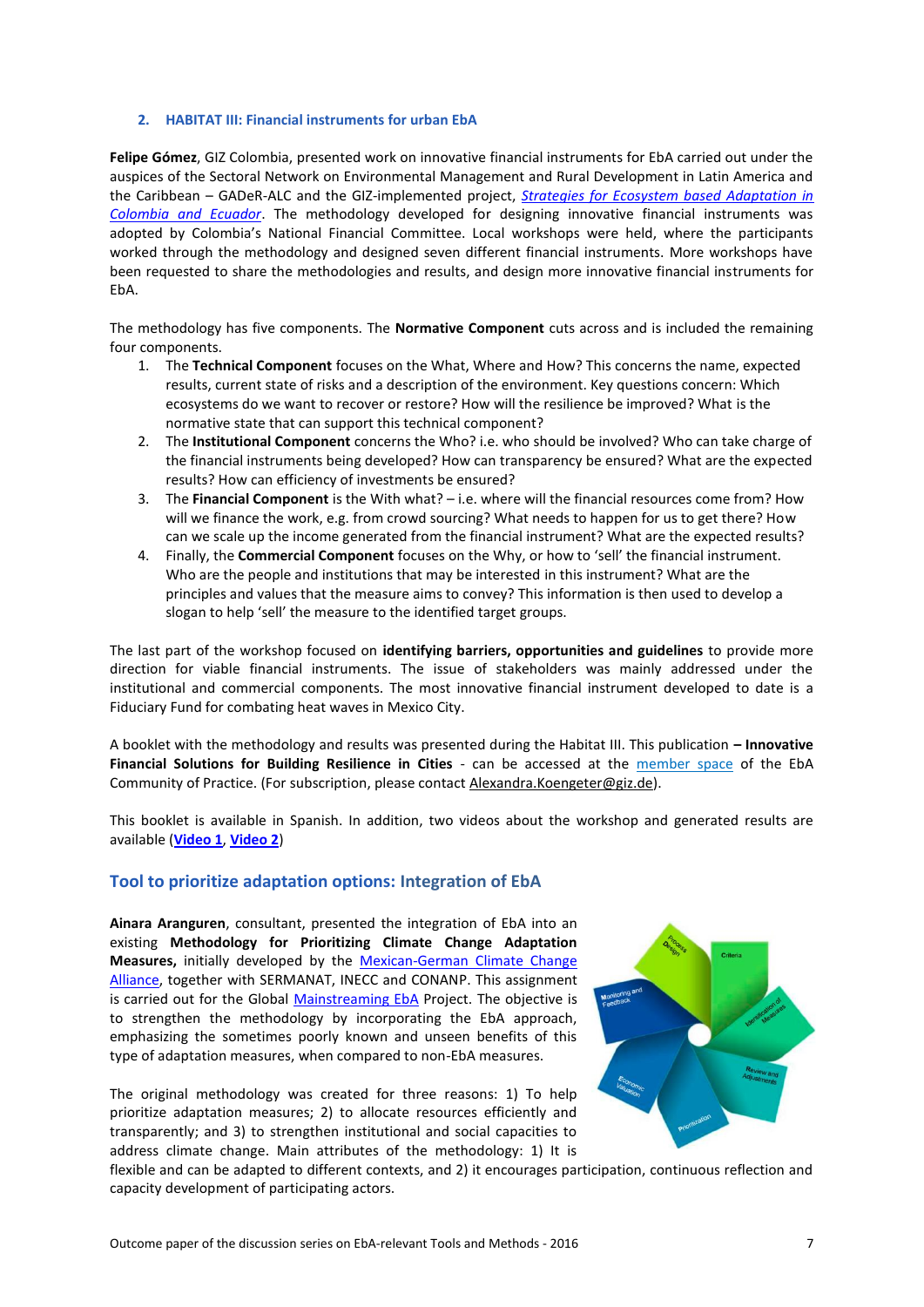Unlike the original methodology, which covers both the initial identification and prioritization of adaptation measures, the EbA methodology will only focus on the process of how to **prioritize adaptation measures.** The reason is that the initial identification of adaptation measures should be part of the preceding VIA study.

The prioritization process is based on 1) **Multi-criteria analysis** and 2) **cost-benefit analysis**. This process should be inserted into and be part of a broader systematic 7-step climate adaptation planning approach:

- **STEP 1 - Process design** to define the objectives of the process, available resources and stakeholders.
- **STEP 2 - Selection criteria** are defined to evaluate each proposed adaptation measure.
- **STEP 3 - Identification of [possible] adaptation measures** is where all information for each measure is systematized.
- **STEP 4 - Review and adjustments** of measures: Stakeholders are included and the selection criteria are reviewed.
- **STEP 5 - Prioritization** of potential adaptation measures is carried out, using the multi-criteria analysis defined in Step 2.
- **STEP 6 - Economic valuation** of the possible measures, which includes a cost-benefit analysis.
- **STEP 7 - Monitoring and feedback** helps to document and systematize all information and lessons to promote transparency and learning.

Ainara Aranguren then outlined the methodology, scope, benefits and limits of the study, stressing that Mexico is used as an example. She pointed out that the **study will include 3 concrete examples** where EbA has been prioritized using this methodology.

A key part of the conceptual framework is to consider climate adaptation as part of a broader transformation towards sustainability, recognizing that climate change is a problem of development and for development. Ideally, adaptation strategies should be integrated into broader human development and it is desirable to promote *No Regrets*-measures that would derive benefits even without climate change.

Going through the 7-step adaptation planning process, **recommendations for revisions** to be made after applying an EbA lens where highlighted. Concerning **Step 1** (process design), it is recommended to incorporate specialists with experience in different adaptation approaches, along with the principles and priorities that will guide the process.

Concerning **Step 2** (selection of criteria) the **new proposed** criteria are:

- Positive/negative **environmental** externalities
- Positive/negative **socia**l externalities
- Synergy with other conventions (CBD and CCD)
- **•** Gender equality
- No regrets
- Vision of socio-ecological systems

The cost-benefit and cost-effectiveness criteria should be removed, as that would be carried out under Step 6 instead. Another recommendation is to identify what the general priorities or principles of the national climate change policy that could be considered to define prioritization criteria.

For **Step 3** (identification of adaptation measures) it is recommended to make the importance of the descriptive sheet more visible and improve it with the following elements: 1) Adaptation approach (e.g. EbA or CbA), 2) improved co-benefits section, 3) externalities, 4) possible maladaptation, and 5) sources of financing.

For **Step 4** (review and adjustments), it is proposed to add a question whether any of the considered adaptation measures could be replaced with an EbA measure. An example will be inserted that demonstrates how a grey infrastructure measure could be replaced with a more cost-effective EbA measure.

For **Step 5** (prioritization) a detailed information sheet should be applied as part of the multi-criteria analysis. A table outlines the ecosystems provided and their importance for human well-being, e.g. forests => wood => construction materials and economic welfare. This step will also include a guide to qualify EbA measures for the proposed criteria.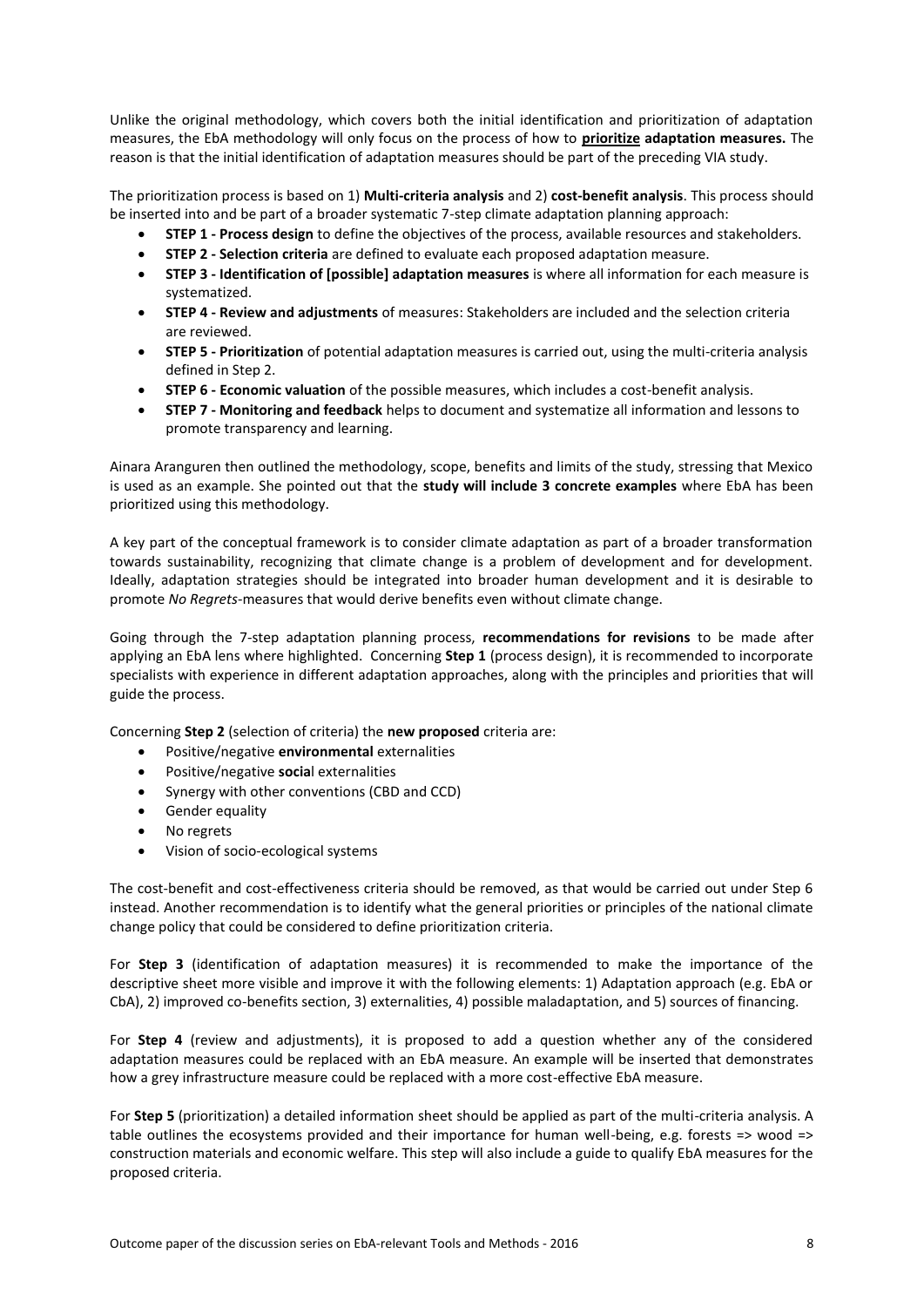**Step 6** (economic valuation) concerns development of a cost-benefit or cost-effectiveness analysis. The study is developing inputs that support the valuation of the co-benefits generated by EbA measures. This mainly concerns resources and tools that facilitate the valuation of ecosystem services, including:

- 1. Description of the total economic value of ecosystems.
- 2. Presentation and definition of different valuation methods.
- 3. Description of the relationship between the last two with different ecosystem services.
- 4. Table with examples of common social, environmental and economic costs and benefits of EbA measures reported in the peer-reviewed and grey literature.
- 5. List of websites, studies, official documents, databases and other resources for valuation of ecosystem services.

For **Step 7** (monitoring and feedback) it is proposed to add the questions: 1) Could I have had more diverse adaptation approaches (EbA or CbA)?; and 2) what kind of information did I lack to prioritize the measures appropriately?

#### **Experiences from applying the prioritization tool in Colombia**

**Felipe Gómez**, GIZ Colombia, presented the results of the prioritization of EbA measures in Colombia carried out by the GIZ-implemented Program – *[Strategies for EbA in Colombia and Ecuador](https://www.giz.de/en/worldwide/38930.html)*. The work was done for the coastal city of Cartagena, which already has a Climate Change Plan that includes both adaptation and mitigation measures. This plan also identifies seven EbA measures, e.g. mangrove restoration, restoration of beaches, coral restoration and tree planting in the city. A simple methodology for how to prioritize EbA measures was developed based on existing [MARISCO](https://www.giz.de/expertise/downloads/giz2013-en-biodiv-marisco.pdf) and GIZ-Mexico methodologies. The team expanded the scope by elaborating additional possible EbA measures according to the activities being developed in the region. The team ended up with a total of 12 EbA measures that were evaluated and prioritized.

Two prioritization workshops were held in Cartagena and Monteria, where the methodology was applied to the two local climate change plans. As a result, 12 evaluation criteria were developed jointly with different Colombian institutions. The team also developed a quick risk analysis.

The prioritization methodology entails four steps:

- **STEP 1: Identify and prioritize key ecosystems for EbA** (with a special emphasis on ecosystems that provide services and protect against identified key climate hazards (flooding, sea level rise, coastal erosion and drought).
- **STEP 2: Identify and prioritize key climate threats:** 1) Recent past (1990-2010), 2) the present (2010- 20) and 3) the near future (2020-40).
- **STEP 3: Identify exposed assets, including population**, in response to the threats. Maps were prepared for each climate threat and local experts identifies exposed assets and population.
- **STEP 4: Evaluate identified measures against criteria** (using the multi-criteria analysis based on the MARISCO and Mexico methodology).

The criteria for the analysis were grouped under four headings: **Environmental:**

- 1) Does the measure improve ecosystem state?
- 2) Does the measure improve sustainable use and conservation?
- 3) Does the measure improve ecosystem service provision?

#### **Social:**

- 4) Does the gives attention to the most vulnerable?
- 5) Does the measure reduces disaster risk?
- 6) Does the measure involve social participation?
- 7) Does the measure have ample beneficiaries?

#### **Economic:**

- 8) Is the measure cost efficient?
- 9) Can the measure be financially sustainable?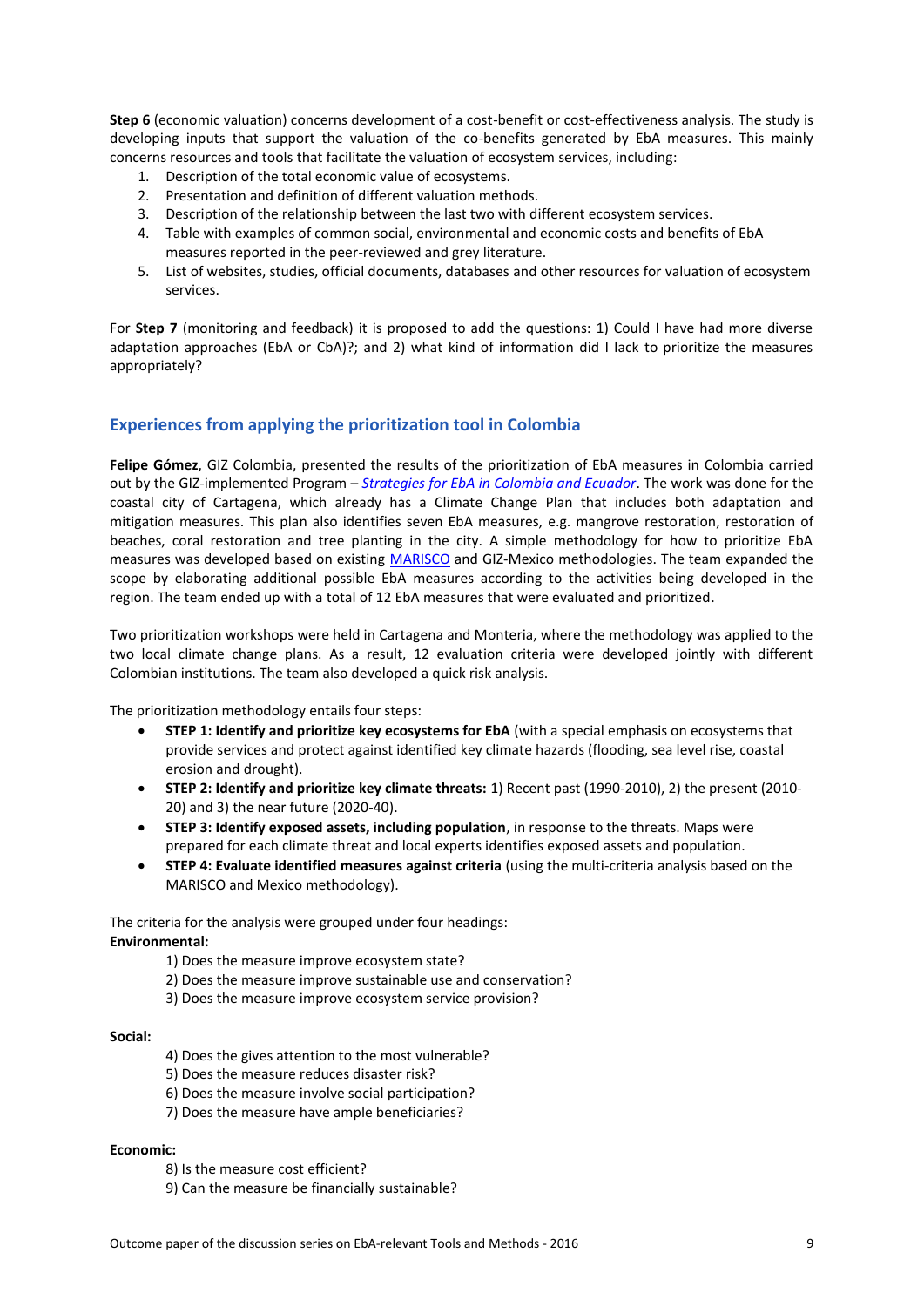#### **Political and Institutional:**

- 10) Is the measure feasible?
- 11) Is the measure scalable?
- 12) Are there tools for monitoring & evaluating the measure?

Based on the analysis, the team prioritized two EbA measures for Cartagena: 1) Mangrove restoration and 2) recovery of the riparian forests of streams and canals that drain into a large coastal lake in Cartagena. These two measures will be implemented in 2017, along with monitoring of the impact of implementing these two measures.

It was highlighted that a way to ensure a cost-effective process in light of scarce resources is to encourage partnerships and collaboration with all involved stakeholders and institutions, thereby pooling available technical, institutional and human resources. The team does not have a detailed costing of the implementation of the identified EbA measures yet.

#### **Conclusions**

**Alexandra Köngeter**, GIZ Germany, provided a brief recap of the entire Discussion Series on EbA-relevant Tools and Methods, which has taken place from September-November 2016, combining a series of webinars and linked discussions within the EbA Community of Practice. An **Outcome Paper** and a **compilation of complementary resources** that were not covered by the webinars and discussions are currently being finalized in collaboration with Tine Rossing, EbA Consultant, and will be published on the www.AdaptationCommunity.net.

**Mathias Bertram**, GIZ Germany, presented the EbA mainstreaming toolbox which is currently compiled by two BMUB-IKI funded global projects [Ecosystem-based Adaptation \(EbA\): Strengthening the evidence and informing](http://www.iied.org/ecosystem-based-approaches-climate-change-adaptation)  [policy,](http://www.iied.org/ecosystem-based-approaches-climate-change-adaptation) implemented by IIED, IUCN and UNEP-WCMC, and [Mainstreaming Ecosystem-based Adaptation \(EbA\):](https://www.giz.de/en/worldwide/37322.html)  [Strengthening EbA in planning and decision making processes,](https://www.giz.de/en/worldwide/37322.html) implemented by GIZ. A draft database of 158 EbA-relevant tools and methodologies has been developed, including a) Process guidance tools, b) data and information provision tools; and c) knowledge-sharing tools – all further categorized according to six EbA mainstreaming cycle stages. The **quantitative** database will be assessed **qualitatively through a questionnaire** to analyze which tools are applied in practice.

Alexandra Köngeter concluded the webinar by introducing the next Discussion Series that will focus on **Evidence for EbA.**

All webinar recordings are now available [here](http://www.adaptationcommunity.net/knowledge/ecosystem-based-adaptation/further-reading/) on www.AdaptationCommunity.net.

For further information please contact alexandra.koengeter@giz.de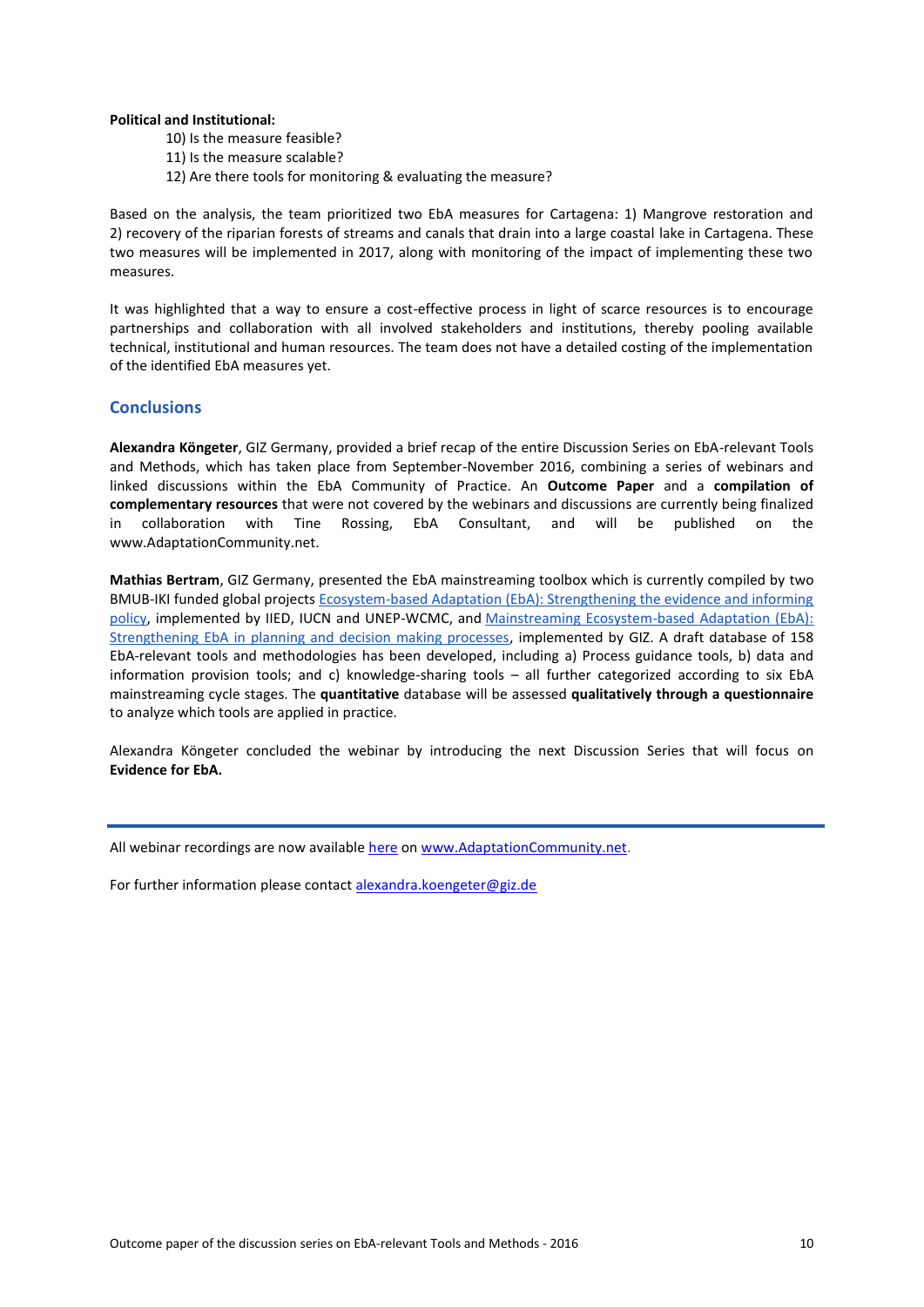# **- Additional resources to the discussion series "EbA-relevant tools and methods"**

## **I. Assessing risk and vulnerability in the context of EbA**

| Title:                                        | The Vulnerability Sourcebook - Concept and guidelines for standardised vulnerability<br>assessments (2014)                                                                                                                                                                                                                                                                                                                                                                                                                                                                                                                               |
|-----------------------------------------------|------------------------------------------------------------------------------------------------------------------------------------------------------------------------------------------------------------------------------------------------------------------------------------------------------------------------------------------------------------------------------------------------------------------------------------------------------------------------------------------------------------------------------------------------------------------------------------------------------------------------------------------|
| Author(s):                                    | Kerstin Fritzsche, Stefan Schneiderbauer, Philip Bubeck, Stefan Kienberger, Mareike Buthl,<br>Marc Zebisch and Walter Kahlenborn. With contributions from Sibylle Kabisch, Wera<br>Wojtkiewicz, Christian Richter and Daniel Becker.                                                                                                                                                                                                                                                                                                                                                                                                     |
| Organization(s)<br>producing the<br>document: | Published by GIZ in cooperation with Adelphi and EURAC Research on behalf of Germany's<br>Federal Ministry for Economic Cooperation an Development                                                                                                                                                                                                                                                                                                                                                                                                                                                                                       |
| Web link:                                     | https://gc21.giz.de/ibt/var/app/wp342deP/1443/wp-<br>content/uploads/filebase/va/vulnerability-guides-manuals-<br>reports/Vulnerability Sourcebook - Guidelines for Assessments - GIZ 2014.pdf                                                                                                                                                                                                                                                                                                                                                                                                                                           |
| <b>Available</b><br>languages:                | English, French, Spanish                                                                                                                                                                                                                                                                                                                                                                                                                                                                                                                                                                                                                 |
| <b>Brief synopsis:</b>                        | The scope for using vulnerability assessments is extremely broad. They are site and context-<br>specific, and range from developing adaptation measures in rural communities to preparing<br>National Adaptation Plans, from short-term climate variability to long-term climate change,<br>and they cover a multitude of sectors. This Vulnerability Sourcebook and provides a step-by-<br>step guide for designing and implementing vulnerability assessments suitable for each of<br>these areas.                                                                                                                                     |
|                                               | Building on the approach developed by Germany's 'Vulnerability Network' for assessing<br>domestic vulnerability across different sectors at the various administrative levels in Germany,<br>the Vulnerability Sourcebook offers a practical and scientifically sound methodological<br>approach to vulnerability assessments and their application for monitoring and evaluation of<br>adaptation. It is illustrated with examples and lessons learned from pilot applications in<br>Bolivia, Pakistan, Burundi and Mozambique. It thus offers a rich compendium of practical and<br>scientific knowledge on vulnerability assessments. |
| Contact:                                      | Climate@giz.de                                                                                                                                                                                                                                                                                                                                                                                                                                                                                                                                                                                                                           |

| Title:                                        | Vulnerability and Impact Assessment of the Climate Change in the Nor Yauyos Cochas<br>Landscape Reserve and its Buffer Zone - Technical Summary (2014)                                                                                                                                                      |
|-----------------------------------------------|-------------------------------------------------------------------------------------------------------------------------------------------------------------------------------------------------------------------------------------------------------------------------------------------------------------|
| Author(s):                                    | Pablo Dourojeanni, Silvia Giada and Maia Leclerc                                                                                                                                                                                                                                                            |
| Organization(s)<br>producing the<br>document: | The Mountain Ecosystems-based Adaptation program (EbA) - a collaborative initiative of UNEP,<br>UNDP and IUCN, funded by Germany's Federal Ministry for the Environment, Nature<br>Conservation, Building and Nuclear Safety (BMUB).                                                                        |
| Web link:                                     | English version: http://adaptation-undp.org/sites/default/files/downloads/via-english.pdf<br>Spanish version:<br>http://besnet.world/sites/default/files//mediafile/UNDP%20Peru%20%282014%29%20Peru%2<br>0Vulnerability%20and%20Impact%20Assessment%20%28VIA%29%20-<br>%20Technical%20Summary%20SP%20vs.pdf |
| <b>Available</b>                              | English; Spanish                                                                                                                                                                                                                                                                                            |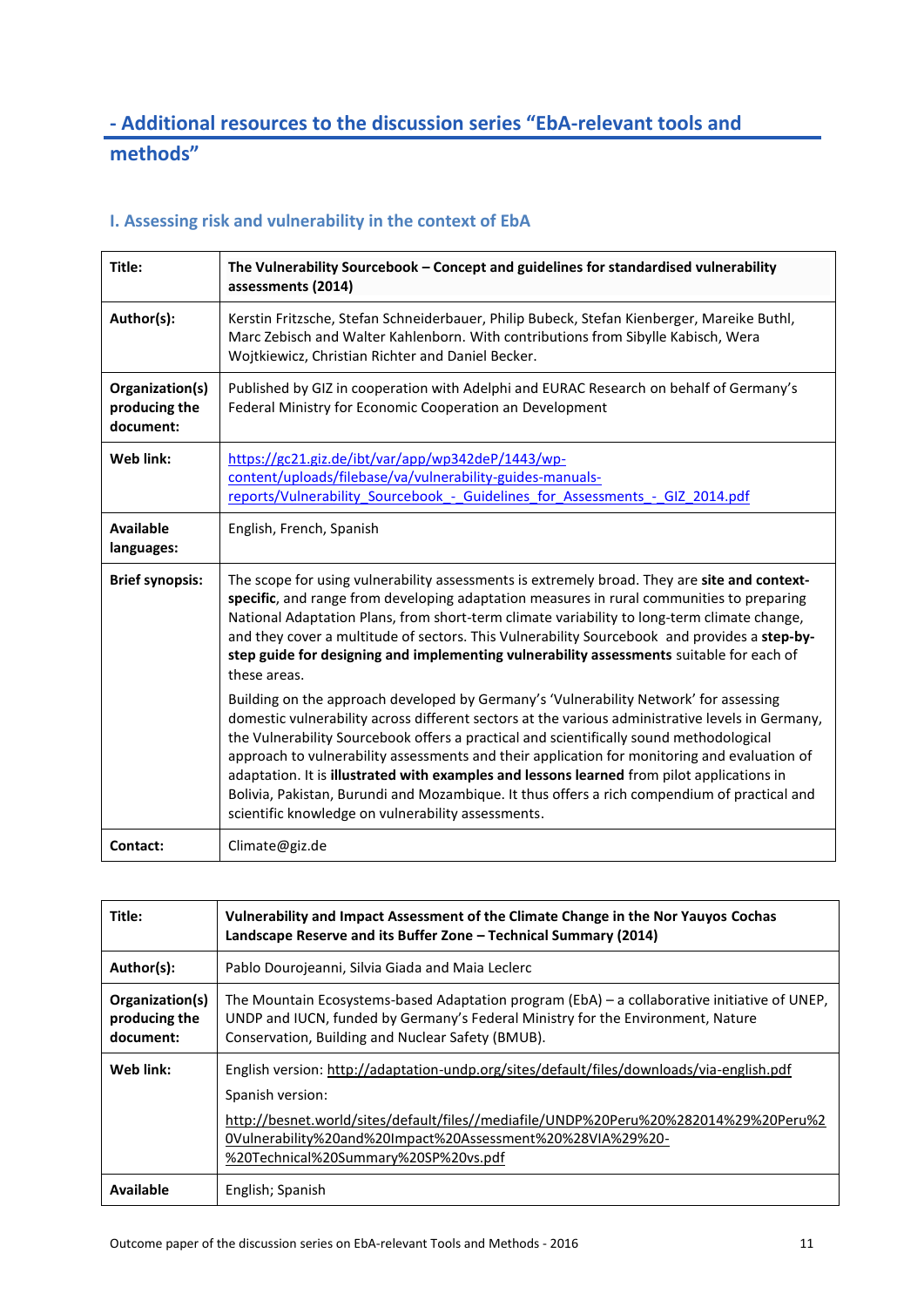| languages:             |                                                                                                                                                                                                                                                                                                                                                                                                                                                                                                                                |
|------------------------|--------------------------------------------------------------------------------------------------------------------------------------------------------------------------------------------------------------------------------------------------------------------------------------------------------------------------------------------------------------------------------------------------------------------------------------------------------------------------------------------------------------------------------|
| <b>Brief synopsis:</b> | This document seeks to summarize the report on Climate Change Vulnerability and Impact<br>Assessment of the Nor Yauyos Cochas Landscape Reserve and its Buffer Zones (VIA NYCLR)<br>developed to support the identification of Ecosystem-based Adaptation measures for the Nor<br>Yauyos Cochas Landscape Reserve. Some theoretical and methodological aspects are<br>presented here, supplemented by the main findings and recommendations, with the aim of<br>being useful for future climate change adaptation experiences. |
| Contact:               | Mr. Pablo Dourojeanni - pablo.dourojeanni@undp.org                                                                                                                                                                                                                                                                                                                                                                                                                                                                             |

| Title:                                        | Vulnerability Assessments for Ecosystem- based Adaptation: Lessons from the Nor Yauyos<br>Cochas Landscape Reserve in Peru (2016)                                                                                                                                                          |
|-----------------------------------------------|--------------------------------------------------------------------------------------------------------------------------------------------------------------------------------------------------------------------------------------------------------------------------------------------|
|                                               | Book chapter in Salzmann, N., Huggel, C., Nussbaumer, S. U. and Ziervogel, G. (Eds) "Climate<br>Change Adaptation Strategies - An Upstream-downstream Perspective". Springer 2016.                                                                                                         |
| Author(s):                                    | Pablo Dourojeanni, P., Edith Fernandez-Baca, Silvia Giada, James Leslie, Karen Podvin and<br>Florencia Zapata.                                                                                                                                                                             |
| Organization(s)<br>producing the<br>document: | The Mountain Ecosystems-based Adaptation program (EbA) – a collaborative initiative of<br>UNEP, UNDP and IUCN, funded by Germany's Federal Ministry for the Environment, Nature<br>Conservation, Building and Nuclear Safety (BMUB). The Mountain Institute was also a partner<br>in Peru. |
| Web link:                                     | Entire book: http://www.springer.com/gp/book/9783319407715                                                                                                                                                                                                                                 |
| Available<br>languages:                       | English                                                                                                                                                                                                                                                                                    |
| <b>Brief synopsis:</b>                        | This book chapter documents and analyzes the collective learning from having implemented<br>multiple approaches to Vulnerability & Impact Assessment (VIA) in the Peru project area<br>under the now closed BMUB-IKI-funded Global Mountain EbA Programme.                                 |
|                                               | The chapter was co-authored by Peru's project team, including colleagues from UNDP, UNEP,<br><b>IUCN</b> and the Mountain Institute.                                                                                                                                                       |
|                                               | The chapter can be found in the Springer book "Climate Change Adaptation Strategies -<br>An Upstream-downstream Perspective", which was formally launched at the World Mountain<br>Forum in October 2016.                                                                                  |
| Contact:                                      | Mr. Pablo Dourojeanni - pablo.dourojeanni@undp.org                                                                                                                                                                                                                                         |
|                                               | Ms. Edith Fernandez-Baca - edith.fernandez-baca@undp.org                                                                                                                                                                                                                                   |

| Title:                                        | Vulnerability and Impacts Assessment for Adaptation Planning in Panchase Mountain<br>Ecological Region, Kathmandu, Nepal (2015)                                                                                                                                               |
|-----------------------------------------------|-------------------------------------------------------------------------------------------------------------------------------------------------------------------------------------------------------------------------------------------------------------------------------|
| Author(s):                                    | Dixit, A., Karki, M., Shukla, A.                                                                                                                                                                                                                                              |
| Organization(s)<br>producing the<br>document: | Government of Nepal (GoN), United Nations Environment Programme (UNEP), United Nations<br>Development Programme (UNDP), International Union for Conservation of Nature (IUCN),<br>German Federal Ministry for the Environment (BMUB)                                          |
| Web link:                                     | http://adaptation-<br>undp.org/sites/default/files/downloads/dixit et al 2015 nepal via report panchase final.pdf                                                                                                                                                             |
| Available<br>languages:                       | English                                                                                                                                                                                                                                                                       |
| <b>Brief synopsis:</b>                        | This report is a presentation of the tools and methods of a vulnerability and impacts<br>assessment (VIA) of both climatic and non-climatic changes on ecosystem services and<br>community livelihoods in the Panchase Mountain Ecological Region (PMER) that constituted the |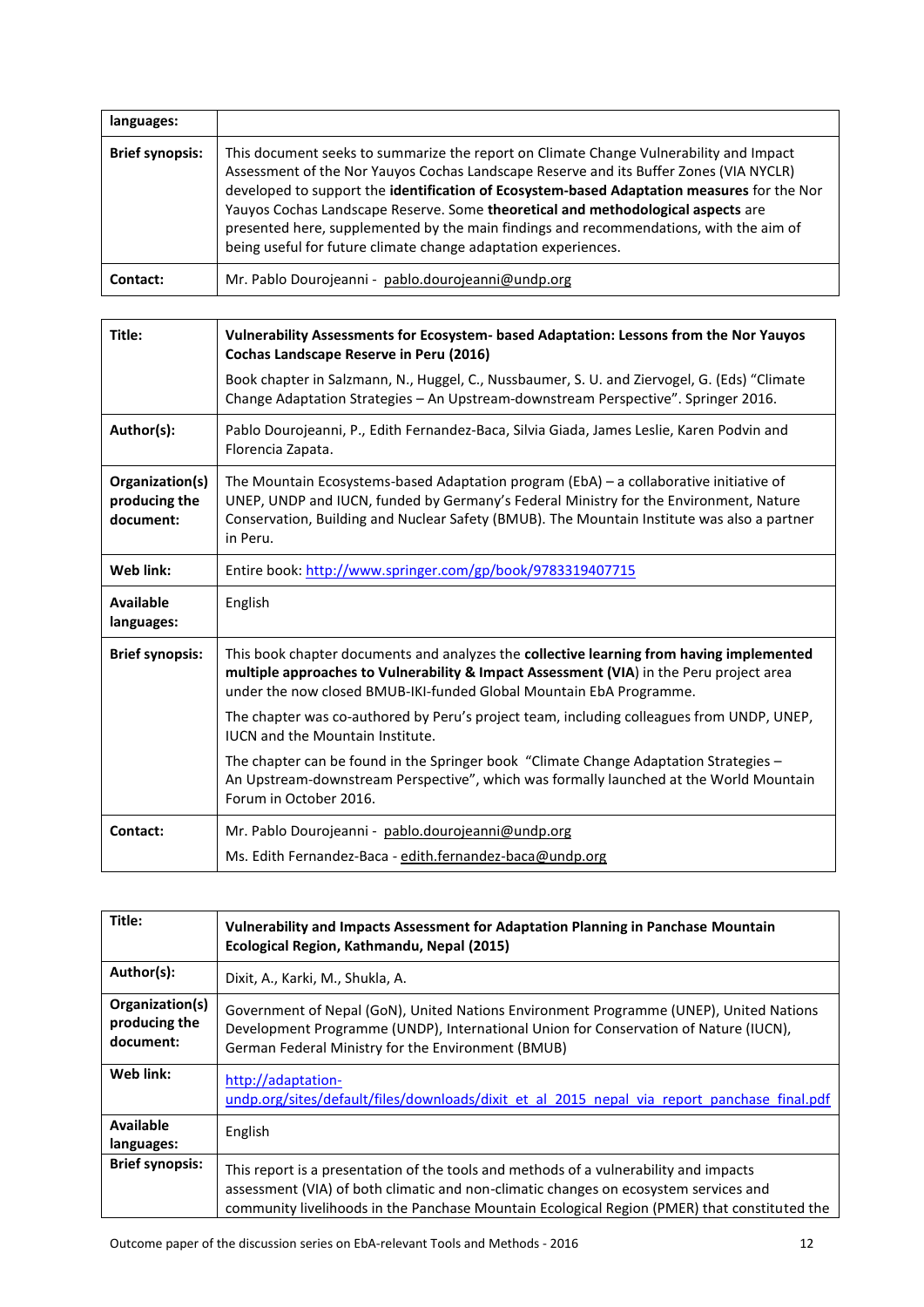|          | Nepal project site within the Global Mountain EbA Programme.                                                                                                                                                                                                                                                                                                                                                                                                                                                                                                                                                             |
|----------|--------------------------------------------------------------------------------------------------------------------------------------------------------------------------------------------------------------------------------------------------------------------------------------------------------------------------------------------------------------------------------------------------------------------------------------------------------------------------------------------------------------------------------------------------------------------------------------------------------------------------|
|          | The assessment was conducted to develop the information and knowledge needed for human-<br>centered adaptation strategies in order to develop a sustainable ecosystem management plan<br>for the PMER and its surrounding areas. These types of strategies would reduce climate risks<br>and enhance the resilience of local communities and ecosystems. The assessment of the impact<br>of climate change on ecosystem services brings together top-down and bottom-up approaches<br>to help prepare adaptation plans to ensure maintenance of the quality of ecosystem services.                                       |
|          | The VIA approach is based on the " <b>embedded system-agent-climate exposure" model</b> . It<br>assesses vulnerability by measuring sensitivity, exposure and adaptive capacity at the ward and<br>sub-watershed level of the PMER. The approach integrates vulnerability measurement and<br>adaptation-planning tools with a step-wise participatory mapping of resources, climatic<br>stresses and capacities. The approach, at both landscape and community levels, used 32 socio-<br>economic, ecological, biophysical and institutional indicators to assess vulnerability of the<br>PMER wards and sub-watersheds. |
| Contact: | Mr. Mozaharul Alam - Mozaharul.Alam@unep.org                                                                                                                                                                                                                                                                                                                                                                                                                                                                                                                                                                             |

| Title:                                        | A Climate Change Vulnerability Assessment for the Namakwa District, South Africa. The 2015<br>Revision.                                                                                                                                                                                                                                                                                                                            |
|-----------------------------------------------|------------------------------------------------------------------------------------------------------------------------------------------------------------------------------------------------------------------------------------------------------------------------------------------------------------------------------------------------------------------------------------------------------------------------------------|
| Author(s):                                    | Amanda Bourne, Petra de Abreu, Dr Camila Donatti, Sarshen Scorgie, and Dr Stephen Holness,                                                                                                                                                                                                                                                                                                                                         |
| Organization(s)<br>producing the<br>document: | Conservation South Africa – Member of the Conservation International Network                                                                                                                                                                                                                                                                                                                                                       |
| Web link:                                     | http://www.conservation.org/publications/Documents/CI-CASCADE-Namakwa-Vulnerability-<br>Assessment.pdf                                                                                                                                                                                                                                                                                                                             |
| <b>Available</b><br>languages:                | English                                                                                                                                                                                                                                                                                                                                                                                                                            |
| <b>Brief synopsis:</b>                        | This report presents a local level vulnerability assessment for the Namakwa District<br>Municipality (NDM) in the Northern Cape, South Africa. It aims to complement the existing<br>NDM bioregional plan by providing a tool for the rapid assessment of district scale social and<br>ecological vulnerability as well as the identification of priority areas for planning and<br>implementing Ecosystem-based adaptation (EbA). |
|                                               | This report, and update to the 2012 report of the same name using new information and an<br>adjusted methodology, is a milestone consolidation of information on the vulnerability of the<br>ecosystems, socio-economic condition, and institutional structures of the Namakwa District.                                                                                                                                           |
| Contact:                                      | Ms. Amanda Bourne - abourne@conservation.org                                                                                                                                                                                                                                                                                                                                                                                       |

| Title:                                        | Weaving Ecosystem Services into Impact Assessment. A Step-by-Step Method. Version 1.0<br>(2013)                                           |
|-----------------------------------------------|-------------------------------------------------------------------------------------------------------------------------------------------|
| Author(s):                                    | Florence Landsberg, Jo Treweek, M. Mercedes Stickler, Norbert Henninger, and Orlando Venn                                                 |
| Organization(s)<br>producing the<br>document: | The World Resources Institute                                                                                                             |
| Web link:                                     | Main report -<br>http://www.wri.org/sites/default/files/weaving ecosystem services into impact assessment<br>.pdf<br>Technical Appendix - |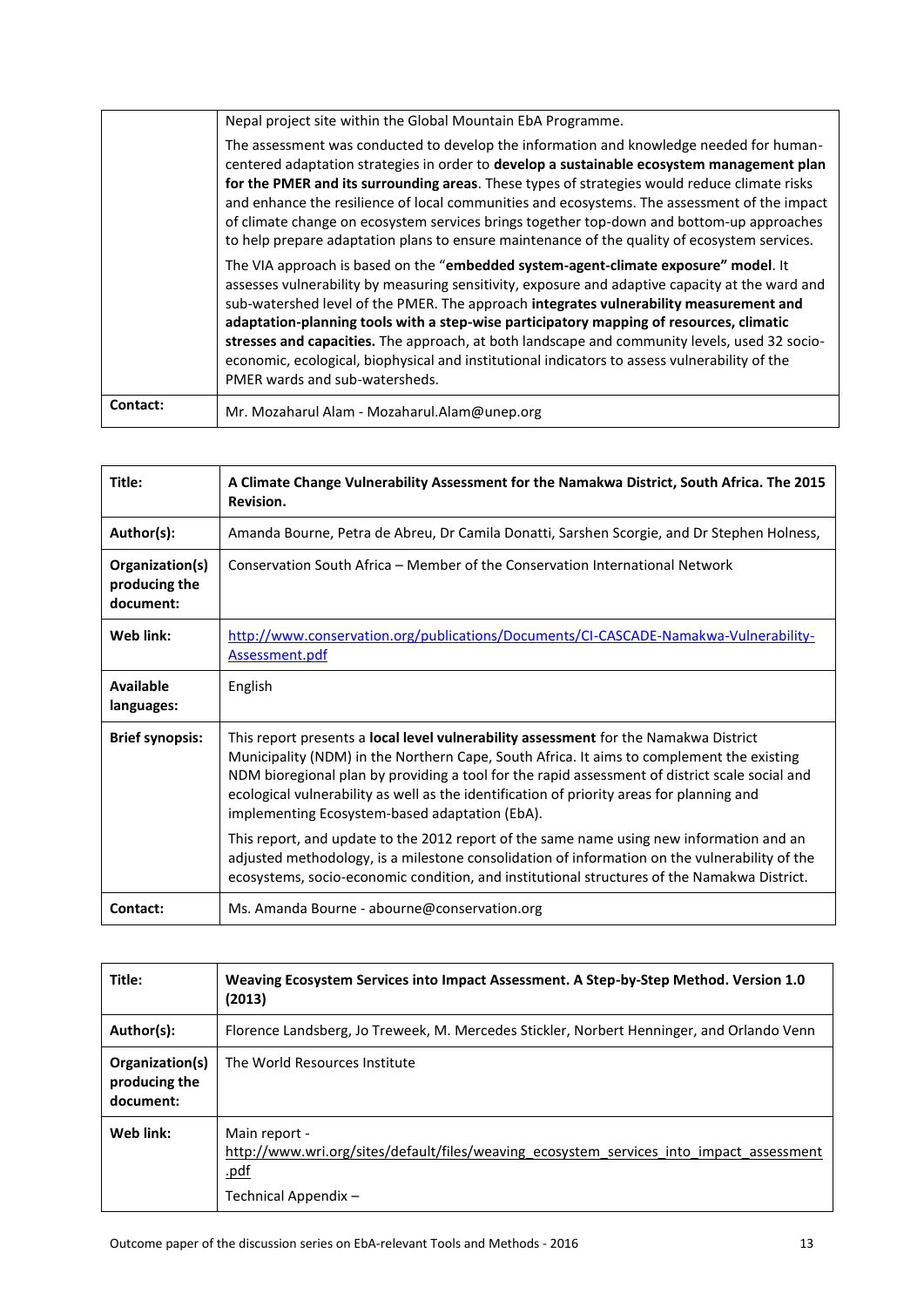|                                | http://www.wri.org/sites/default/files/weaving ecosystem services into impact assessment<br>technical appendix.pdf                                                                                                                                                                                                                                                                                                                                                 |
|--------------------------------|--------------------------------------------------------------------------------------------------------------------------------------------------------------------------------------------------------------------------------------------------------------------------------------------------------------------------------------------------------------------------------------------------------------------------------------------------------------------|
| <b>Available</b><br>languages: | English                                                                                                                                                                                                                                                                                                                                                                                                                                                            |
| <b>Brief synopsis:</b>         | This report introduces the Ecosystem Services Review for Impact Assessment (ESR for IA), a six<br>step method to address project impacts and dependencies on ecosystem services as part of<br>the environmental and social impact assessment process. The steps build on assessments<br>routinely conducted by social and environmental practitioners to <b>better reflect the</b><br>interdependence between project, ecosystems, ecosystem services, and people. |
|                                | Practitioners seeking more detailed guidance on implementing the ESR for IA can consult the<br>associated Technical Appendix, which will walk them through each step and sub-step using an<br>illustrative case study.                                                                                                                                                                                                                                             |
| Contact:                       | Ms. Florence Landsberg - flandsberg@wri.org.                                                                                                                                                                                                                                                                                                                                                                                                                       |

| Title:                                        | USAID Mekong ARCC Climate Change Impact and Adaptation Study for the Lower Mekong<br>Basin - Main Report (2012)                                                                                                                                                                                                                                                                                                                                                                                                                                                                                                                                                                                                                                                                                                            |
|-----------------------------------------------|----------------------------------------------------------------------------------------------------------------------------------------------------------------------------------------------------------------------------------------------------------------------------------------------------------------------------------------------------------------------------------------------------------------------------------------------------------------------------------------------------------------------------------------------------------------------------------------------------------------------------------------------------------------------------------------------------------------------------------------------------------------------------------------------------------------------------|
| Author(s):                                    | Jeremy Carew-Reid (Team Leader), Tarek Ketelsen (Modeling Theme Leader), Jorma Koponen,<br>Mai Ky Vinh, Simon Tilleard, Toan To Quang, Olivier Joffre (Agriculture Theme Leader), Dang<br>Kieu Nhan, Bun Chantrea, Rick Gregory (Fisheries Theme Leader), Meng Monyrak, Narong<br>Veeravaitaya, Truong Hoanh Minh, Peter-John Meynell (Natural Systems Theme Leader),<br>Sansanee Choowaew, Nguyen Huu Thien, Thomas Weaver (Livestock Theme Leader), John<br>Sawdon (Socio-economics Theme Leader), Try Thuon, Sengmanichanh Somchanmavong and<br>Paul Wyrwoll                                                                                                                                                                                                                                                            |
| Organization(s)<br>producing the<br>document: | International Centre for Environmental Management (ICEM) - commissioned by the USAID-<br>funded project Mekong Adaptation and Resilience to Climate Change.                                                                                                                                                                                                                                                                                                                                                                                                                                                                                                                                                                                                                                                                |
| Web link:                                     | http://mekongarcc.net/sites/default/files/mekong arcc climate study main report-<br>press for web.pdf                                                                                                                                                                                                                                                                                                                                                                                                                                                                                                                                                                                                                                                                                                                      |
| <b>Available</b><br>languages:                | English                                                                                                                                                                                                                                                                                                                                                                                                                                                                                                                                                                                                                                                                                                                                                                                                                    |
| <b>Brief synopsis:</b>                        | The aim of the Mekong Climate Study was to undertake a climate change vulnerability and<br>adaptation study on the water resources, food security, livelihoods, and biodiversity of the<br>Lower Mekong Basin (LMB). The Mekong Climate Study lays the foundation for the whole<br>USAID Mekong ARCC project by providing the scientific evidence base for identifying highly<br>vulnerable and valuable agricultural and natural systems assets in the LMB. It also defines<br>broad adaptation options and priorities, and guides the selection of focal areas for enhancing<br>existing approaches and demonstrating and testing new adaptation strategies. The study<br>focuses on five themes: i) agriculture, ii) capture fisheries and aquaculture, iii) livestock, iv)<br>natural systems, and v) socio-economics. |
| Contact:                                      | ICEM - info@icem.com.au                                                                                                                                                                                                                                                                                                                                                                                                                                                                                                                                                                                                                                                                                                                                                                                                    |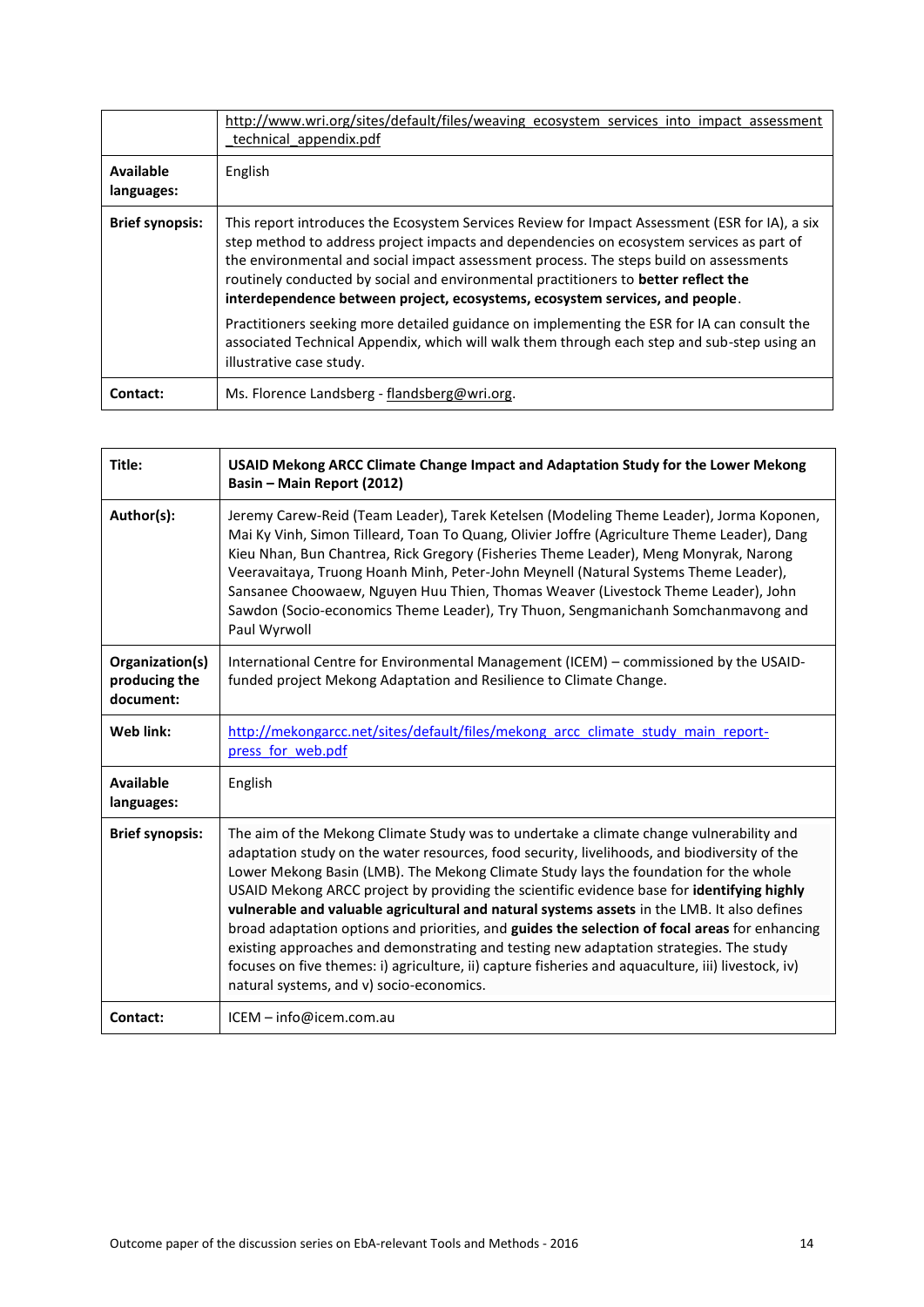# **II. Identifying and prioritizing EbA options**

| Title:                                        | Decision-making for climate-resilient livelihoods and risk reduction: A Participatory Scenario<br><b>Planning Approach (2014)</b>                                                                                                                                                                                                                                                                                                          |
|-----------------------------------------------|--------------------------------------------------------------------------------------------------------------------------------------------------------------------------------------------------------------------------------------------------------------------------------------------------------------------------------------------------------------------------------------------------------------------------------------------|
| Author(s):                                    | Maurine Ambani, Fiona Percy.                                                                                                                                                                                                                                                                                                                                                                                                               |
| Organization(s)<br>producing the<br>document: | CARE                                                                                                                                                                                                                                                                                                                                                                                                                                       |
| Web link:                                     | English version - http://www.care.org/sites/default/files/documents/CC-2011-<br>ALP PSP Brief.pdf<br>French version - http://careclimatechange.org/wp-content/uploads/2015/05/PSP_ALP_FR.pdf                                                                                                                                                                                                                                               |
| <b>Available</b><br>languages:                | <b>English and French</b>                                                                                                                                                                                                                                                                                                                                                                                                                  |
| <b>Brief synopsis:</b>                        | Participatory Scenario Planning (PSP) is a method used by CARE International under its<br>Adaptation Learning Programme (ALP), implemented in Africa, for the collective sharing and<br>interpretation of climate forecasts. ALP supports communities and local governments to use<br>seasonal climate forecasts and information on climatic uncertainty for decision-making, as part<br>of the community-based adaptation (CBA) approach. |
|                                               | The PSP method creates space for meteorologists, community members, local government<br>departments and NGOs to share scientific and traditional local knowledge. It allows these<br>stakeholders to find ways to combine and interpret these two sources of information into<br>locally relevant and useful forms.                                                                                                                        |
|                                               | Participants of the PSP method consider the probabilities of changes in the climate, assess<br>their likely hazards, risks, opportunities and impacts, and develop scenarios based on such an<br>assessment. They discuss the potential implications of these scenarios on livelihoods, which<br>lead to agreement on plans that respond adequately to the identified levels of risk and<br>uncertainty.                                   |
| Contact:                                      | Ms. Fiona Percy - fiona@careclimatechange.org                                                                                                                                                                                                                                                                                                                                                                                              |

| Title:                                        | Participatory Scenario Development Approaches for Identifying Pro-Poor Adaptation<br><b>Options: Capacity Development Manual (2010)</b>                                                                                                                                                                                                                                                                                                                                                                                                                                                                 |
|-----------------------------------------------|---------------------------------------------------------------------------------------------------------------------------------------------------------------------------------------------------------------------------------------------------------------------------------------------------------------------------------------------------------------------------------------------------------------------------------------------------------------------------------------------------------------------------------------------------------------------------------------------------------|
| Author(s):                                    | The Participatory Scenario Development (PSD) track of the World Bank EACC-Social study was<br>led by Robin Mearns and Anne Kuriakose(World Bank). The technical partner was the ESSA-IISD<br>Consortium led by Livia Bizikova and Simon Mead. The larger team from ESSA Technologies Ltd.<br>included Samantha Boardley, Philip Bailey, Carol Murray and Lorne Greig. From the<br>International Institute of Sustainable Development (IISD) the team also included Dale Rothman.                                                                                                                        |
| Organization(s)<br>producing the<br>document: | Prepared by ESSA Technologies Ltd and International Institute of Sustainable Development<br>(IISD) for the World Bank                                                                                                                                                                                                                                                                                                                                                                                                                                                                                   |
| Web link:                                     | http://documents.worldbank.org/curated/en/323051468326176845/pdf/589130NWP0PSD210<br>Box353823B01public1.pdf                                                                                                                                                                                                                                                                                                                                                                                                                                                                                            |
| <b>Available</b><br>languages:                | English                                                                                                                                                                                                                                                                                                                                                                                                                                                                                                                                                                                                 |
| <b>Brief synopsis:</b>                        | This is a 'how to' manual that focuses on providing the necessary tools and instructions to<br>Participatory scenario development (PSD). PSD is a process that involves the participation of<br>stakeholders to explore the future in a creative and policy-relevant way. PSD is used to identify<br>the effects of alternative responses to emerging challenges, to determine how different groups<br>of stakeholders view the range of possible policy and management options available to them,<br>and identify appropriate public policies and investment support necessary to facilitate effective |